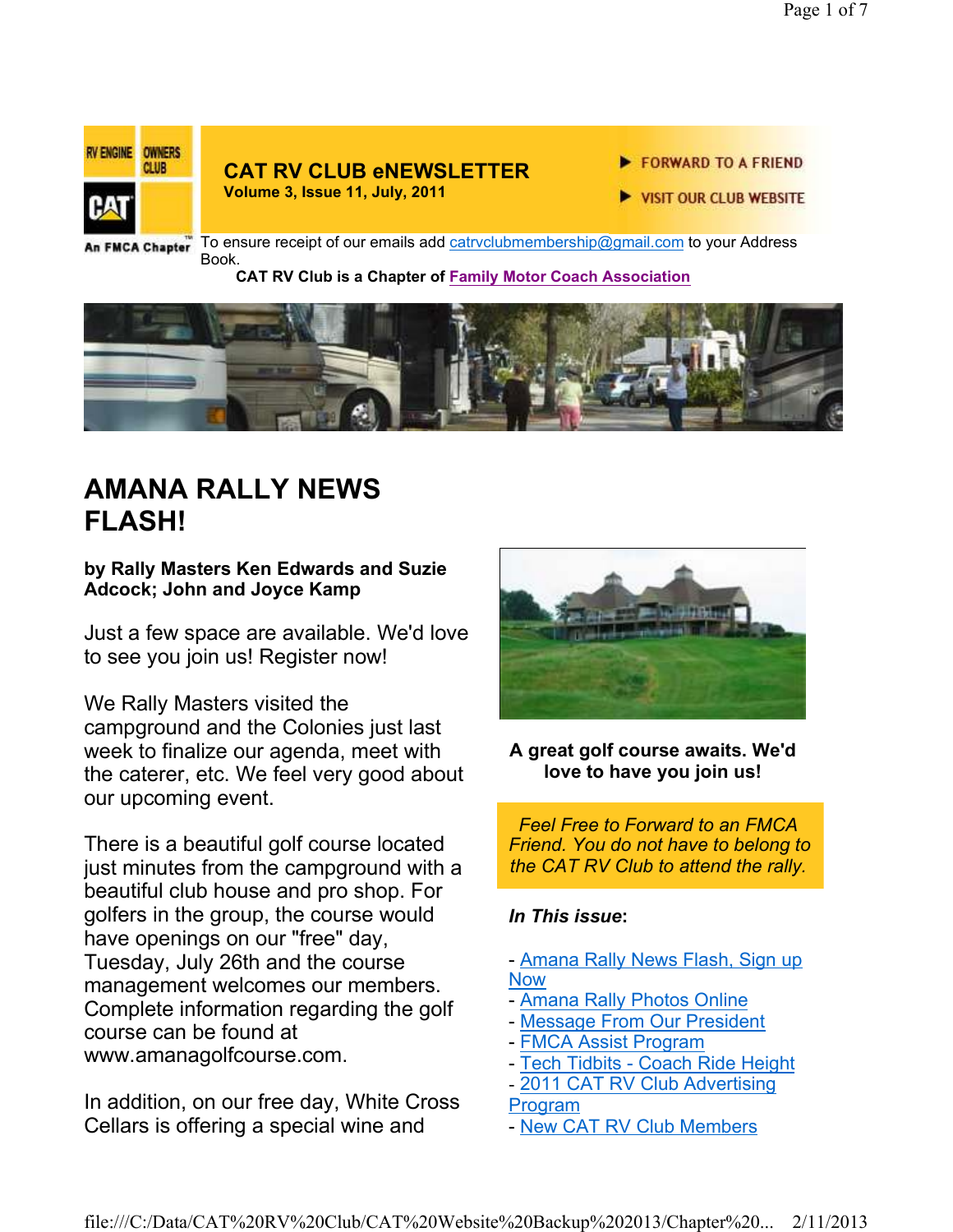food tasting just for our club members. The tasting will be done in their unique shop located at 755 48th Avenue. They will have this available from 11:00 a.m. until 4:00 p.m. For more information about their shop and winery, check out their website at www.whitecrosscellars.com.

As Rally Masters, we have had a wonderful time planning this event and the people of Amana have been amazing to work with. We are so looking forward to seeing everyone.

- Classified Ad - Is Your Contact Information Current?

*Need Club Logo Merchandise? Club Baseball cap now \$10.00. Dick and Joyce Jones can get it to you quickly by clicking* 

*on the following link:*  **CAT RV Club Shopping Cart**

Get your registration forms in!!! They are available on the website now. Go to Registration Form

**Go to index**

## **AMANA RALLY PHOTOS ONLINE**

### **by Lee Zaborowski, VP Publications and Ken Carpenter, VP Membership & Webmaster**

By July 27th you should be able to see rally photos online. Use the link below to see the photos. You can also upload your own as well. By the 30th the two main rally photo groups should be online. Enjoy! Amana Colonies Photos

When the web application opens, your display screen should show thumbnail pictures of each photo in the album. If you want to view all of the pictures, simply click on slide show. You can also download pictures or even better send a copy to your friends so they will know how much fun we all enjoyed (and what they could look forward to if they joined us).

**Go to Index**

# **MESSAGE FROM OUR PRESIDENT**

### **By Julie Lauderdale, President**



Don't forget, the 2011 election of FMCA National Officers will be on Wednesday, August 10, 2011 at FMCA's 86th Family Reunion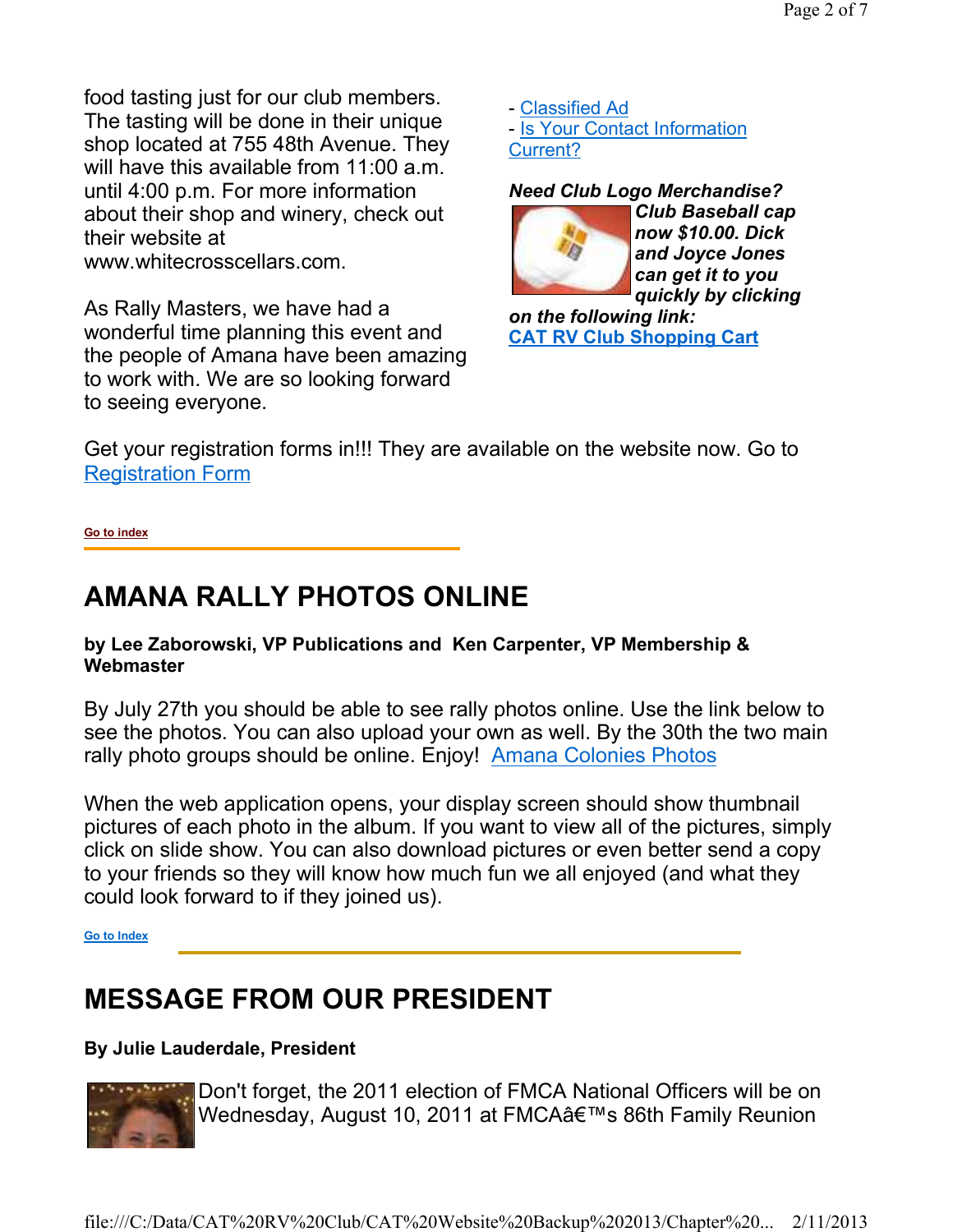& Motorhome Showcase in Madison, Wisconsin.

Our CAT Club Business Meeting is Friday, August 12th at 5 PM. Join us!

Joe Hipp, Chairman of the Nominating Committee reports the following election information for the CAT RV Club Business Meeting.

| <b>Title</b>             | <b>Incumbent</b>           | <b>Running</b><br>for re-election | <b>Election</b><br>year |
|--------------------------|----------------------------|-----------------------------------|-------------------------|
| President                | Julie Lauderdale           |                                   | Even                    |
| Senior VP                | Ken Carpenter              | Yes                               | Odd                     |
| VP Membership            | Ken Carpenter              |                                   | Even                    |
| <b>VP Rally</b>          | <b>Brent Lauderdale</b>    |                                   | Even                    |
| VP Inventory             | Dick Jones                 |                                   | Odd                     |
| <b>VP</b> Publications   | Lee Zaborowski             | Yes (Initial)                     | Odd                     |
| <b>VP</b> Technical      | <b>Brett Wolfe</b>         | Yes (Initial)                     | Even                    |
| Secretary                | Marie McPeak               |                                   | Even                    |
| Treasurer                | Kathé Letulle              | Yes                               | Odd                     |
| <b>National Director</b> | Al Vormittag               |                                   | Even                    |
| Alt Natl Director        | Kathé Letulle              | Yes                               | Odd                     |
| Nominating Comm.*        | Joe Hipp, Chairman         |                                   |                         |
|                          | <b>Brent Lauderdale</b>    |                                   |                         |
|                          | Derrel Letulle             |                                   |                         |
|                          | Dianne Wolfe               |                                   |                         |
| Parliamentarian          | Lida Carpenter (appointed) | <b>NA</b>                         | NA                      |

### **CAT CLUB OFFICERS**

\* Nominating committee is elected each year from the floor.

As usual, we will enjoy an informal social with pizza after the meeting. See you there!

**Go to Index**

# **FMCA ASSIST PROGRAM - FROM OUR FMCA NATIONAL DIRECTOR**

**by Alfred F. Vormittag**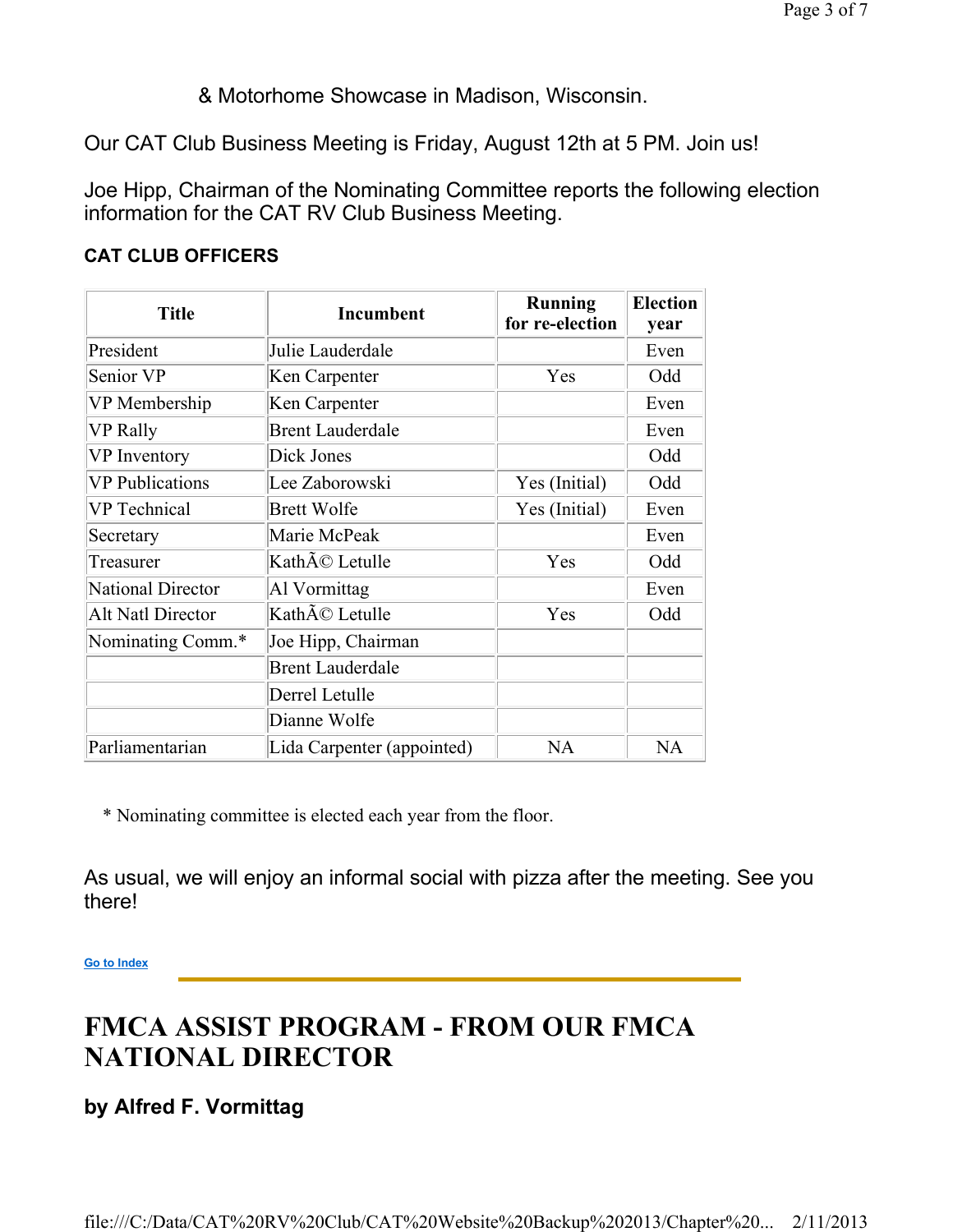FMCA ASSIST offers emergency medical evacuations for members who are traveling in their motorhome for business or pleasure at least 100 miles away from their permanent place of residence. All active FMCA members automatically receive this benefit. Read more on this on FMCA.com and print cards you can carry with you.



This is just another free benefit of belonging to FMCA. Feel free to contact me if you have any questions about this. Please make plans to attend the CAT meeting at Madison WI. Look forward to seeing you all there.

**Go to Index**

## **TECH TIDBIT – COACH RIDE HEIGHT**

### **by Brett Wolfe, VP Technical and Yahoo Discussion Group Moderator**



With several posts on the Cat RV Club Yahoo website in the last week on suspension and weight distribution and 100% of our coaches do have suspensions that need attention, so let's look at the importance of correct ride height.

If ride height is too low, the suspension can bottom out on bumps, giving a harsh ride and shocks can be crushed on compression. If ride height is set too high shocks can pull apart on extension and the center of mass is raised. Either too high or too low can destroy the U joints and drive shaft, particularly on a Diesel Pusher. *READ THE REST OF THE ARTICLE*

Go to Index

### **2011 CAT RV Club Advertising Program**

### **by Ken Carpenter, SVP, VP Membership & Webmaster**

We are in the early stages of creating a value proposition that will encourage dealers to place ads our website, in monthly eNewsletters or in print newsletters. A program announcement was emailed to Caterpillar dealers earlier this month. We are pleased that two Dealers have, in response, elected to participate in the program. Dealers can place a graphic ad on



the Dealer Discounts page of our website and display contact information; they also receive a link to the dealer's website and have a MapQuest link for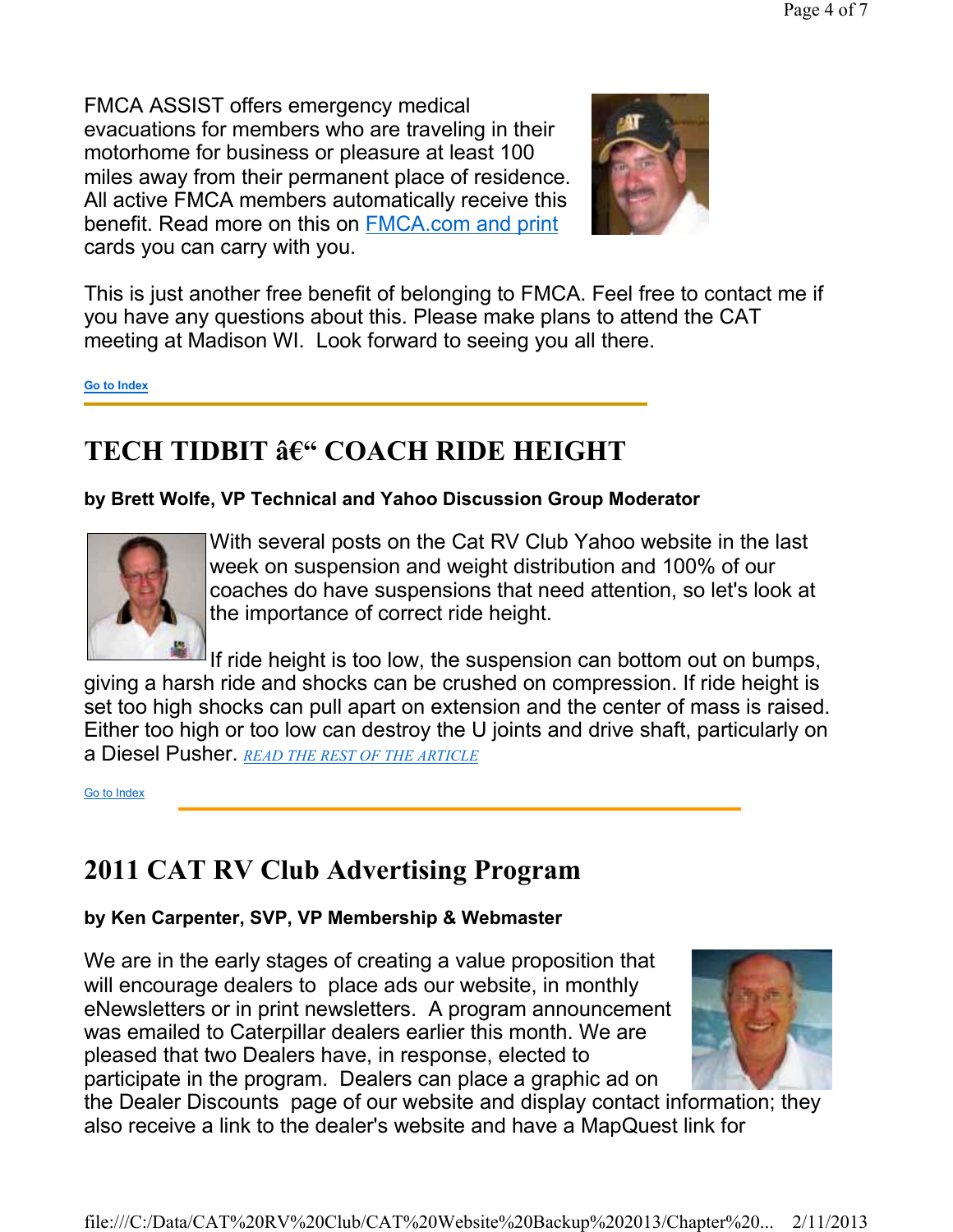directions to their service location(s). We thank both Altorfer Caterpillar (Eastern Iowa, Northeast Missouri, Illinois) and Foley On Highway Division, (Piscaway, NJ) for their support of our Club.

Those eligible to place ads in CAT RV Club media include FMCA commercial members as well as non-FMCA members seeking to earn business from our members. In this latter category, Essen Haus German Restaurant, Madison, WI, has purchased the following jumbo banner ad on several of the webpages on the Club website.



The Club is welcome to suggestions and comments on things we can do to improve this program. Advertising revenue is used to offset club operating expenses.

Return to Issue Index

## NEW CAT RV CLUB MEMBERS

#### **By Ken Carpenter, SVP & VP Membership and Webmaster**

Please join us in extending a warm Welcome to the following new Club members! There were 4 new member families joining the Club from mid-June through mid-July.

| Name, City, State/Province                              | Name, City,<br><b>State/Province</b>    | Name, City, State/<br><b>Province</b>   |
|---------------------------------------------------------|-----------------------------------------|-----------------------------------------|
| <b>Richard &amp; Carol Nichols</b><br>Boynton Beach, FL | Douglas & Brenda Posey<br>Stapleton, AL | Bud & Lynne Richards<br>Brownsville, TX |
| Benjie & Ashley Zeller<br>Round Rock, TX                |                                         |                                         |

Do you see a new member you'd like to contact? Just send your name and contact information in an email to membership@catrvclub.org and it will be forwarded on your behalf. This approach allows us to honor our Club policy of not-disclosing a member's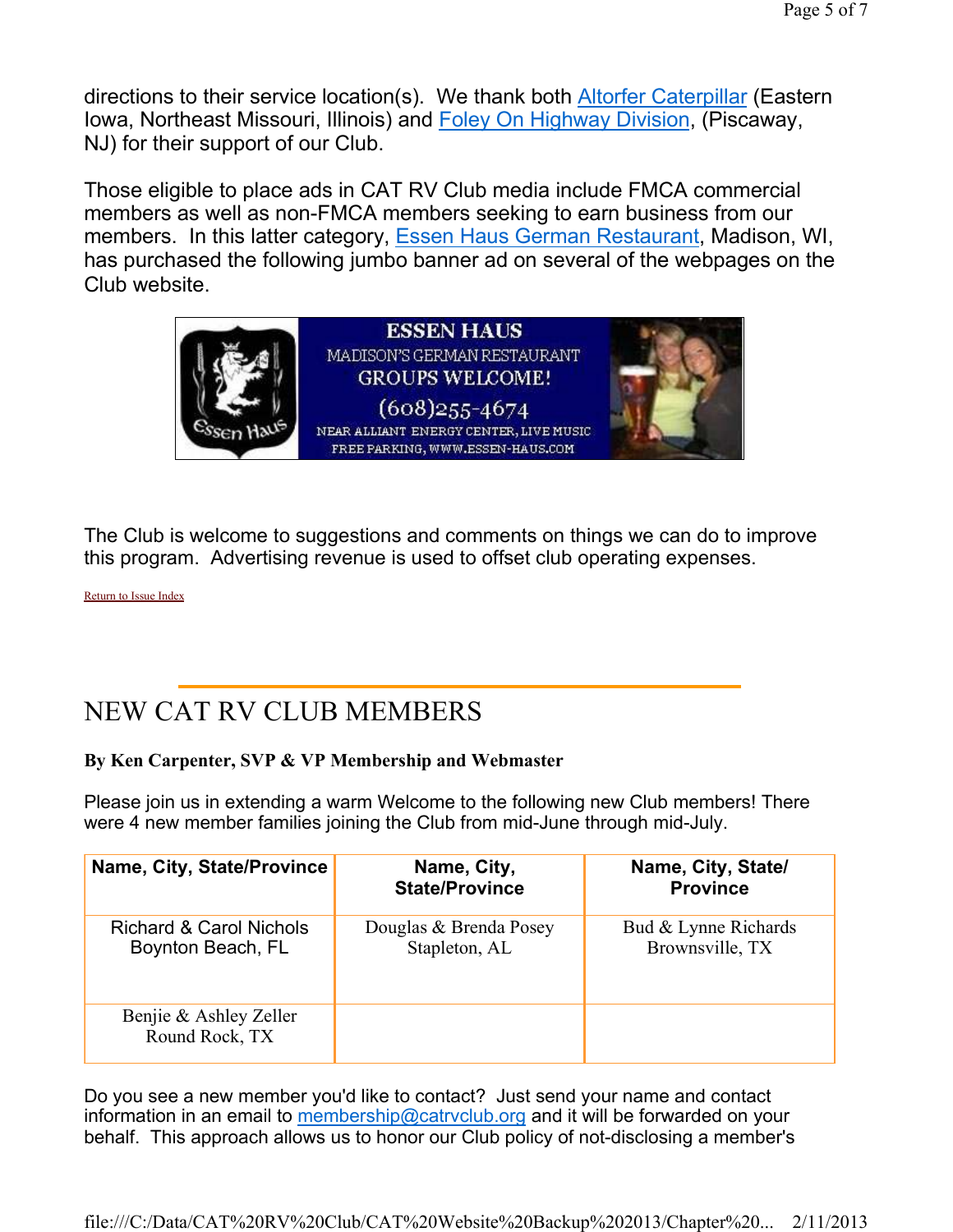contact information while providing a way for you to make contact with new members from your area.

**Go to Index**

## **MEMBER CLASSIFIED AD & OTHER ADS**

The CAT RV Club advertising policy allows Club members to post one free 40 word ad per year in either an electronic or printed newsletter. Ads must be submitted before the end the month prior to when the ad is to run and must be approved by the Editor. The Club reserves the right to refuse any advertising on the basis of editorial discretion and to terminate any advertising at any time for any reason. Click here to submit an ad.



Return to Index

## **DO YOU NEED TO CHANGE YOUR CONTACT INFORMATION??**

If you have changed your mailing address, email address, or cell phone, please do not forget to tell us about it. Let us know by sending an email to membership@catrvclub.org. Please include your FMCA number. Also, we can not share this information with FMCA, so let them know as well: http://www.fmca.com. In addition, any email address changes need to be submitted to iContact using the Manage Your Subscription link at the bottom of this page.

The CAT RV Club membership card has always had a line for you to write in your Vehicle Identification Number (VIN) making it convenient for you to reference this number when registering for service. Now that the Club is preparing the Membership Card, it will be easy for us to print the VIN if you want us to do so. All we need is your VIN. This is also a good time to verify that we have your Engine Number properly recorded. To submit them use the following link: Engine Serial Number/VIN.

Go to Index